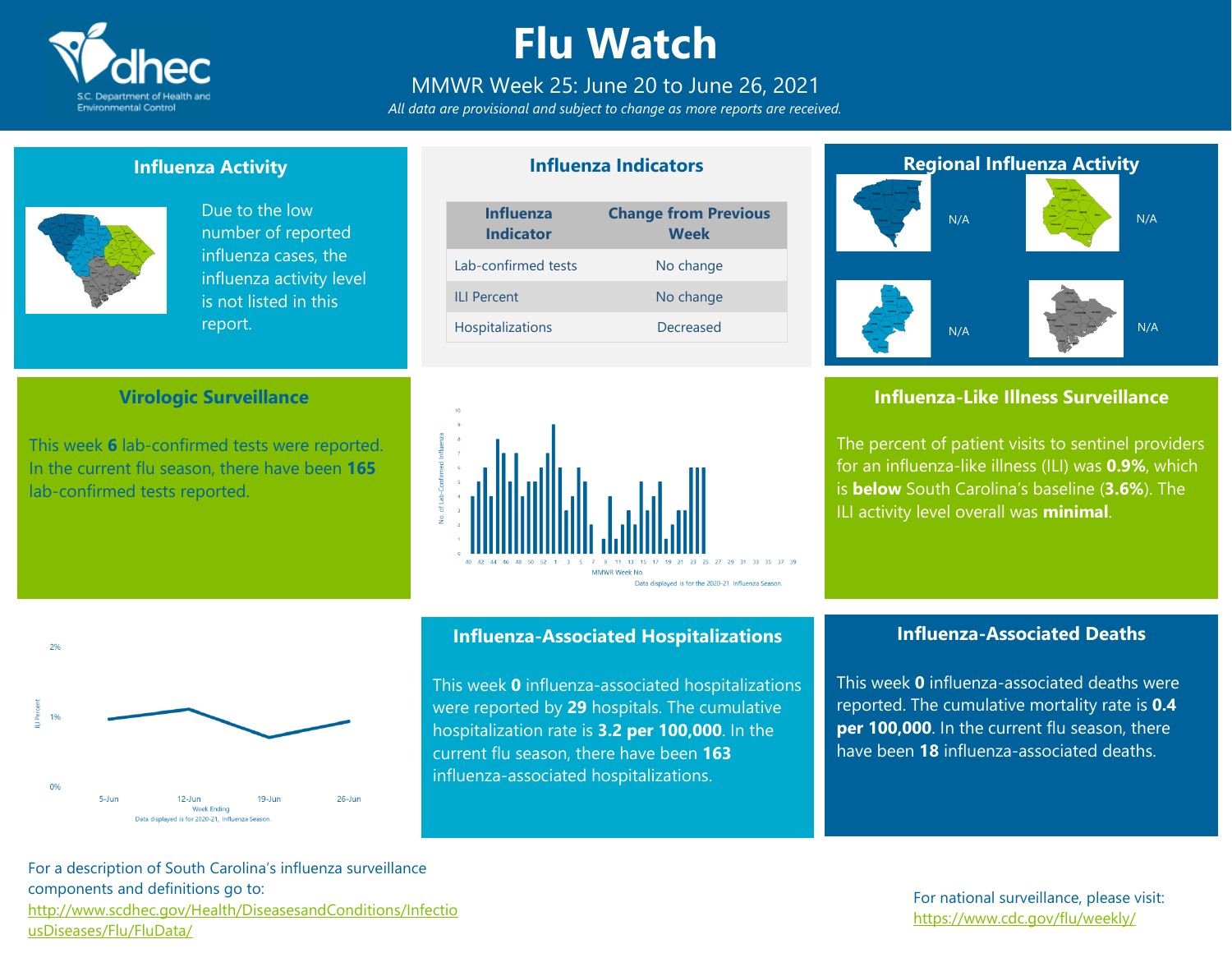## **Virologic Surveillance**

| Lab-Confirmed Influenza Cases by Influenza Type to Date* |                            |             |            |             |                     |  |  |  |  |
|----------------------------------------------------------|----------------------------|-------------|------------|-------------|---------------------|--|--|--|--|
|                                                          | No. of Cases (%)           |             |            |             |                     |  |  |  |  |
| <b>Influenza</b><br><b>Type</b>                          | <b>This</b><br><b>Week</b> | $2020 - 21$ | 2019-20    | 2018-19     | 5 season<br>average |  |  |  |  |
| Overall                                                  | 6                          | 165         | 6725       | 4758        | 3766                |  |  |  |  |
| Influenza A                                              | 4(66.7)                    | 59(35.8)    | 4730(70.3) | 4595 (96.6) | 2890(76.7)          |  |  |  |  |
| A(H3)                                                    |                            |             | 40(0.8)    | 596(13.0)   | 332(11.5)           |  |  |  |  |
| A(H1N1)                                                  | --                         | 2(3.4)      | 1121(23.7) | 463(10.1)   | 491(17.0)           |  |  |  |  |
| $A(NS)^{**}$                                             | 4(100.0)                   | 57(96.6)    | 3569(75.5) | 3536(77.0)  | 2067(71.5)          |  |  |  |  |
|                                                          |                            |             |            |             |                     |  |  |  |  |
| Influenza B                                              | 2(33.3)                    | 101(61.2)   | 1986(29.5) | 150(3.2)    | 876(23.3)           |  |  |  |  |
| <b>B</b> (Victoria)                                      |                            |             | 249(12.5)  | 3(2.0)      | 51(5.8)             |  |  |  |  |
| B(Yamagata)                                              | $-1$                       | $- -$       | 6(0.3)     | --          | 12(1.4)             |  |  |  |  |
| $B$ (LND) <sup>+</sup>                                   | 2(100.0)                   | 101(100.0)  | 1731(87.2) | 147(98.0)   | 813(92.8)           |  |  |  |  |
|                                                          |                            |             |            |             |                     |  |  |  |  |
| <b>Influenza Virus</b><br>Coinfection <sup>§</sup>       | O(0.0)                     | 5(3.0)      | 9(0.1)     | 13(0.3)     | N/A                 |  |  |  |  |
| Influenza/SARS-<br>CoV-2 Coinfection <sup>£</sup>        | O(0.0)                     | 15(13.8)    | O(0.0)     | N/A         | N/A                 |  |  |  |  |

\*Data presented from previous influenza seasons represents the data from that season through the same week as the current season. Nationally, the influenza season begins with MMWR week 40 and ends with MMWR week 39. The 2020-21 influenza season began on September 27, 2020 and will end on October 3, 2021.

\*\*NS – not subtyped +LND – lineage not determined

§Cases with more than one influenza A subtype in the same sample or with influenza A and B viral types in the same sample simultaneously. £Lab-confirmed influenza cases who also tested positive for SARS-CoV-2 virus from specimens collected on the same date.

#### **Laboratory-Confirmed Influenza Cases, by Virus Type**



A not subtyped  $\blacksquare$  A(H1N1)  $\blacksquare$  A(H3)  $\blacksquare$  B (lineage not determined)  $\blacksquare$  B (YAM)  $\blacksquare$  B (VIC)  $\blacksquare$  Co-infection

**Laboratory-Confirmed Influenza Cases, 2018-19 Season to Present**



A not subtyped  $A(H1N1) = A(H3) = B$  (lineage not determined) B (YAM) B (VIC) Co-infection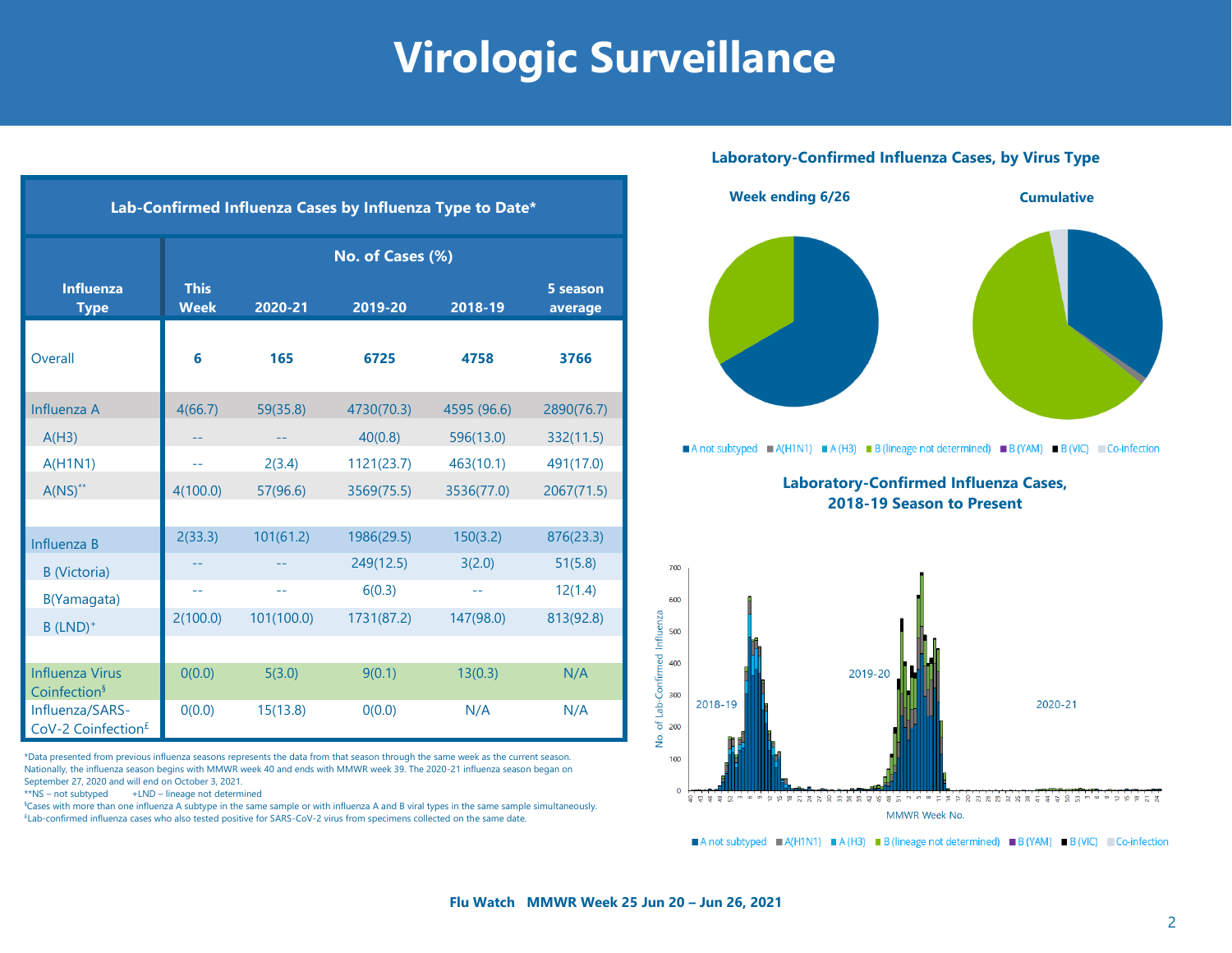### **Influenza-Like Illness (ILI) Surveillance**

This week, the ILI activity level was **minimal** and **0.9%** of patient visits to SC ILINet providers were attributed to an influenza-like illness. This is **below**  the state baseline of **3.6%**.

Reports were received from providers in **16** counties, representing all DHEC Public Health regions.

\*\*ILI percentage is dependent upon the number of reporting providers and/or can vary by disease activity or the number of providers submitting reports.\*\*









State ILI Activity Level by MMWR Week, 2016-17 Influenza **Season to Present** Season to Present **2020-21 2019-20 2018-19 2017-18 2016-17 State ILI Activity Level by MMWR Week, 2016-17 Influenza**

**ILI ACTIVITY LEVELS: MINIMAL LOW MODERATE HIGH**

**Wk 40 Wk 52 Wk 15 Wk 39**